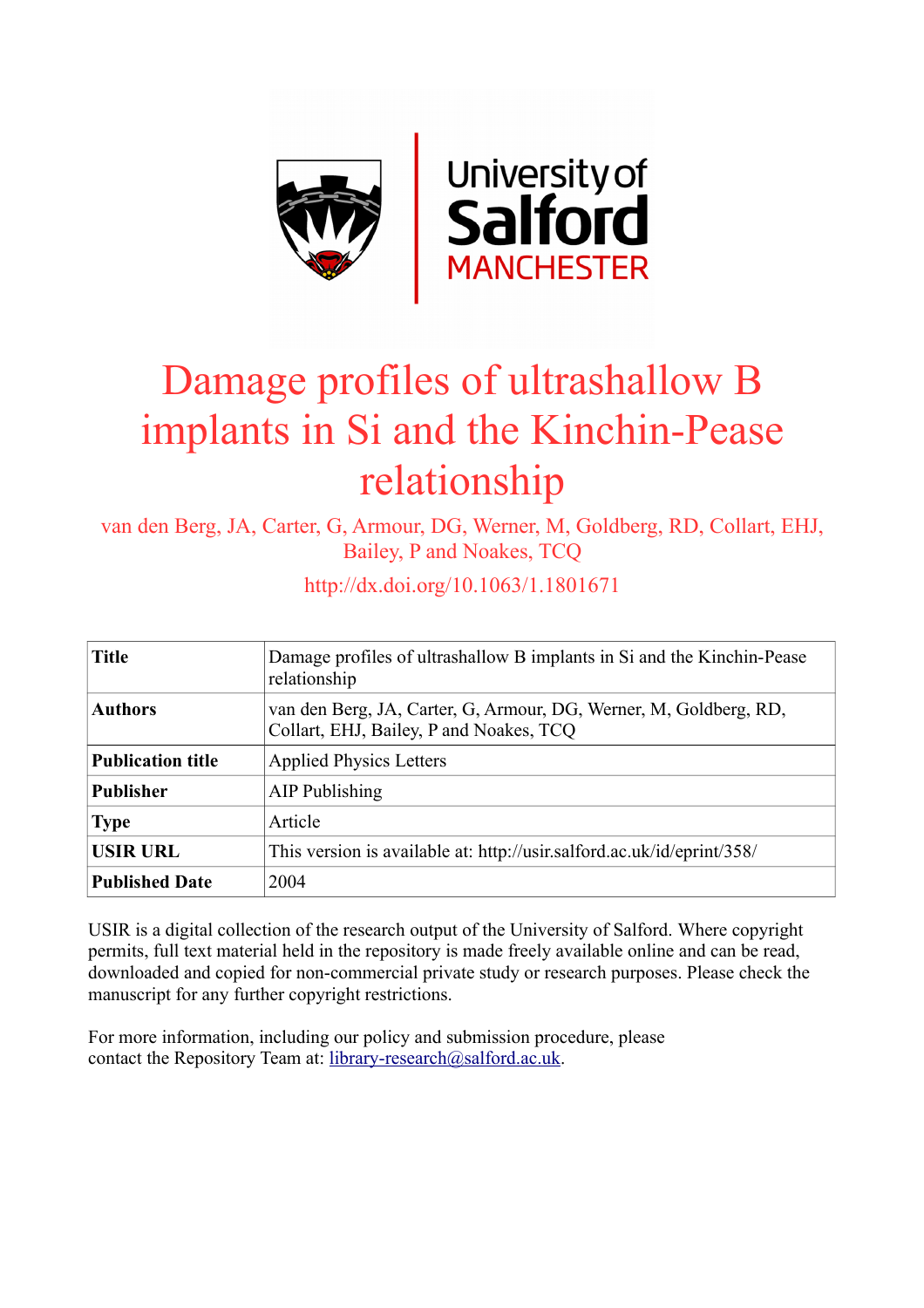## **Damage profiles of ultrashallow B implants in Si and the Kinchin-Pease relationship**

J. A. van den Berg,<sup>a)</sup> G. Carter, D. G. Armour, and M. Werner

*Joule Physics Laboratory, Institute of Materials Research, University of Salford, Salford M5 4WT, United Kingdom*

R. D. Goldberg and E. J. H. Collart *Ion Implant Division, Applied Materials, Foundry Lane, Horsham RH13 5PX, United Kingdom*

P. Bailey and T. C. Q. Noakes

*CCLRC Daresbury Laboratory, Daresbury Cheshire, WA4 4AD, United Kingdom*

(Received 9 April 2004; accepted 4 August 2004)

Damage distributions resulting from  $0.1-2$  keV B<sup>+</sup> implantation at room temperature into Si(100) to doses ranging from  $1 \times 10^{14}$  to  $2 \times 10^{16}$  cm<sup>-2</sup> have been determined using high-depth-resolution medium-energy-ion scattering in the double alignment mode. For all  $B<sup>+</sup>$  doses and energies investigated a 3–4 nm deep, near-surface damage peak was observed while for energies at and above 1 keV, a second damage peak developed beyond the mean projected  $B^+$  ion range of 5.3 nm. This dual damage peak structure is due to dynamic annealing processes. For the near-surface peak it is observed that, at the lowest implant energies and doses used, for which recombination processes are suppressed due to the proximity of the surface capturing interstitials, the value of the damage production yield for low-mass  $B^+$  ions is equal or greater than the modified Kinchin-Pease model predictions [G. H. Kinchin and R. S. Pease, Rep. Prog. Phys. **18**, 1 (1955); G. H. Kinchin and R. S. Pease, J. Nucl. Energy **1**, 200 (1955); P. Sigmund, Appl. Phys. Lett. **14**, 114 (1969)]. © *2004 American Institute of Physics*. [DOI: 10.1063/1.1801671]

The Kinchin–Pease<sup>1,2</sup> relationship, first developed to describe interstitial–vacancy pair production in nuclear reactors, has been widely used as a theoretical comparator for such production yields in ion implanted solids. A more realistic description of interatomic forces<sup>3</sup> only changes the predicted yields by a few percent but not the fundamental form of the relationship

$$
\nu(E) = \frac{k f(E)}{E_d},\tag{1}
$$

where  $\nu(E)$  is the production yield, stable against recombination, for ions in which the energy deposited in elastic collision processes is  $f(E)$ ,  $E_d$  is the energy required to permanently displace an atom and *k* is a constant  $(=0.42)$ .<sup>3</sup>

This relationship is valid in the linear cascade regime where collisions are considered to occur only between pairs of moving and stationary atoms. If this is not obeyed then energy spike conditions are considered to prevail<sup>4</sup> and defect pair production yields can considerably exceed linear cascade predictions. This situation usually occurs for heavy ions and high atomic weight targets.

However light ion irradiation of low atomic weight materials such as Si, where linear cascade conditions should operate, usually leads to observed production yields well below linear cascade predictions<sup>5-7</sup> although for heavier ions values in excess of these have been measured $5^{-7}$  consistent with expected spike behavior. Such observations have been made with ions of energies in the tens of keV range and above and the former behavior has been ascribed to thermal recombination, or dynamic annealing, of migrating defects. In the present study of very low energy B ion implantation of Si, it is demonstrated that if this thermal recombination can be suppressed then pair production yields close to linear cascade predictions can be observed.

 $B^+$  ions were implanted into Cz grown Si $(100)$  samples (of resistivity  $10-20 \Omega$  cm) through the native oxide, at energies between 0.1 and 2 keV to a maximum dose of 2  $\times$ 10<sup>16</sup> cm<sup>-2</sup> using a dose rate of 10  $\mu$ A cm<sup>-2</sup> s<sup>-1</sup>. The implants were carried out using the Salford ultralow energy implanter.<sup>8</sup>

MEIS analysis was performed at CCLRC Daresbury Laboratory. Scattering conditions were  $100 \text{ keV He}^+$  ions, incident along the  $[111]$  channeling direction and detected along the [331] blocking direction. The effective depth resolution was 0.8 nm as determined from the Si edge in the random direction. Damage depth distributions (in terms of the number of displaced Si atoms cm−2 per unit depth) are determined from the energy spectra using a standard calibration procedure in which the ion yields are referenced to the random level obtained for amorphised Si and the energy scale is converted into a depth scale by applying the surface approximation $9,10$  in conjunction with established inelastic energy loss data.<sup>11</sup>

Figure 1(a) shows the dependence of the MEIS energy spectra on the implant energy, from 100 eV to 1 keV, for a B<sup>+</sup> dose of  $5 \times 10^{14}$  cm<sup>-2</sup> at room temperature.<sup>12</sup> The spectrum for the native oxide covered, virgin Si is shown for comparison. Three peaks, indicated by Si, O, and C and resulting from scattering off near-surface Si, O, and C atoms, respectively, are clearly visible. The Si surface peak (edge at 92 keV) for the virgin sample is due to the Si atoms present in the native oxide layer and Si atoms displaced at the oxide/Si interface.<sup>13</sup> After subtraction of the contribution of the Si atoms in the oxide it is found that the surface peak has

<sup>&</sup>lt;sup>a)</sup>Electronic mail: j.a.vandenberg@salford.ac.uk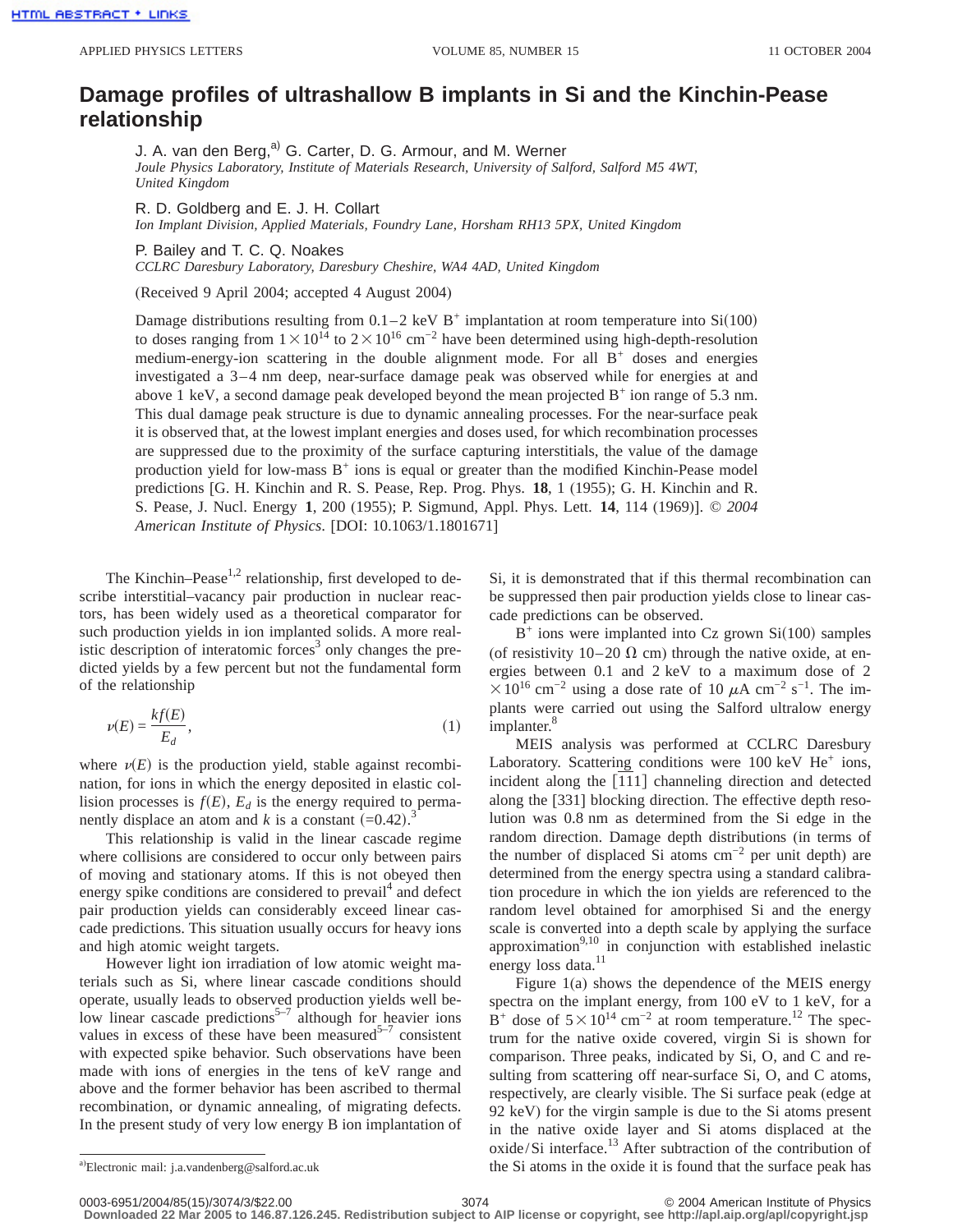

FIG. 1. MEIS spectra of (a) Si(100) before and after implantation with  $B^+$ ions to a dose of  $5 \times 10^{-14}$  cm<sup>-2</sup> at energies from 100 eV to 1 keV, and (b) after subtraction of the virgin Si spectrum showing damage depth profiles.<br>FIG. 2. MEIS spectra of (a) Si(100) before and after implantation with

a contribution of a maximum of  $4.5 \times 10^{15}$  atoms cm<sup>-2</sup> Si atoms that are located in a disordered or relaxed layer just below the Si oxide interface.<sup>12</sup> The number of additional Si atoms displaced by the low energy implantation must be seen against this base number.

The growth of the Si surface peak with increasing implant energy, as shown in Fig. 1(a) is caused by extra, deeper lying displaced Si atoms that cause an additional backscattering yield. The calculated depth scale for these displaced Si atoms is indicated at the top of the spectrum. As the  $B^+$ implant energy increases, the damage region extends to greater depth starting at the oxide interface. From a FWHM of 1.7 nm for the virgin Si, the surface peak width increases to 2.5 nm for both 500 eV and 1 keV  $B^+$  irradiation. At 2 keV no further increase in width is observed. In order to estimate the number of the displaced Si atoms as a function of depth due to the  $B^+$  implant only, the virgin Si spectrum was subtracted from the other spectra. These difference spectra are shown in Fig. 1(b), where the right-hand side axis gives the areal density of displaced Si atoms per unit depth  $(A)$ . The overall dependence of the Si damage depth profiles on the  $B^+$  ion energy is remarkably weak. Note that for 1 keV B<sup>+</sup> ions after a dose of  $5 \times 10^{14}$  B<sup>+</sup> cm<sup>-2</sup>, a second, deeper damage peak is detected. It has a maximum at a depth of 7.5 nm which is well beyond  $R_p \approx 5.3$  nm, calculated by TRIM<sup>14</sup> for 1 keV B<sup>+</sup> ions. Previous MEIS studies of 1 keV B implants carried out at temperatures of  $-120$  and  $300^{\circ}C^{12}$ have clearly demonstrated that this double damage peak structure is caused by dynamic annealing processes in the intermediate region. Si recoil and vacancy production for 1 keV B implants are calculated to have their highest yields at 3 and 3.5 nm depth, respectively. This coincides with the region that shows the highest degree of dynamic annealing at this energy. The small peaks at a depth of 8 nm for the lower implant energy spectra in Fig. 1(b), are ascribed to a small post-implant growth in the oxide layer and/or recoil implanted O atoms from the oxide.

Figure 2(a) shows pronounced buildup of surface damage for an implant energy of 200 eV for doses from 1



200 eV B<sup>+</sup> ions to doses between  $1 \times 10^{-14}$  to  $5 \times 10^{-15}$ cm<sup>-2</sup> and (b) after subtraction of the virgin Si spectrum showing damage depth profiles.

 $\times$  10<sup>14</sup> to 5  $\times$  10<sup>15</sup> B<sup>+</sup> cm<sup>-2</sup>. As in Fig. 1 the virgin Si spectrum was subtracted to obtain the damage depth profiles, produced by the  $B^+$  implant only and these are shown in Fig. 2(b). MEIS is capable of detecting Si displacements due to B<sup>+</sup> implants to doses as low as  $1\times10^{14}$  B<sup>+</sup> ions cm<sup>-2</sup> at 200 eV. Under these conditions there will be little overlap between collision cascades, and the effective number of Si displacements per  $B^+$  ion is calculated to be  $\sim$ 8.3. Note that this is an underestimate since any implant damage produced in the oxide/damage layer is not detected. The value is in fair agreement with that of 6.5 obtained from Eq. (1), taking  $E_d$ as 13 eV and setting  $f(E) = E$ . The latter neglects inelastic energy losses that may amount to 30% and hence 6.5 is an upper limit. Figure 3(a) shows the dependence of the ratio of the experimentally determined number of displaced Si atoms per incoming  $B^+$  ion (production yield) over the Kinchin Pease predicted value,  $\nu(E) = 6.5$  of Eq. (1), as a function of increasing dose for the 200 eV B implant. It is clear that the production yield decreases continuously and reduces to 2.2



FIG. 3. (a) Experimental damage production yields in Si for 200 eV and 1 keV B<sup>+</sup> ions over the modified Kinchin-Pease damage production yield ratio given by Eq. (1); (b) idem as function of energy for a  $B^+$  ion dose of  $5 \times 10^{-14}$  cm<sup>-2</sup>.

**Downloaded 22 Mar 2005 to 146.87.126.245. Redistribution subject to AIP license or copyright, see http://apl.aip.org/apl/copyright.jsp**